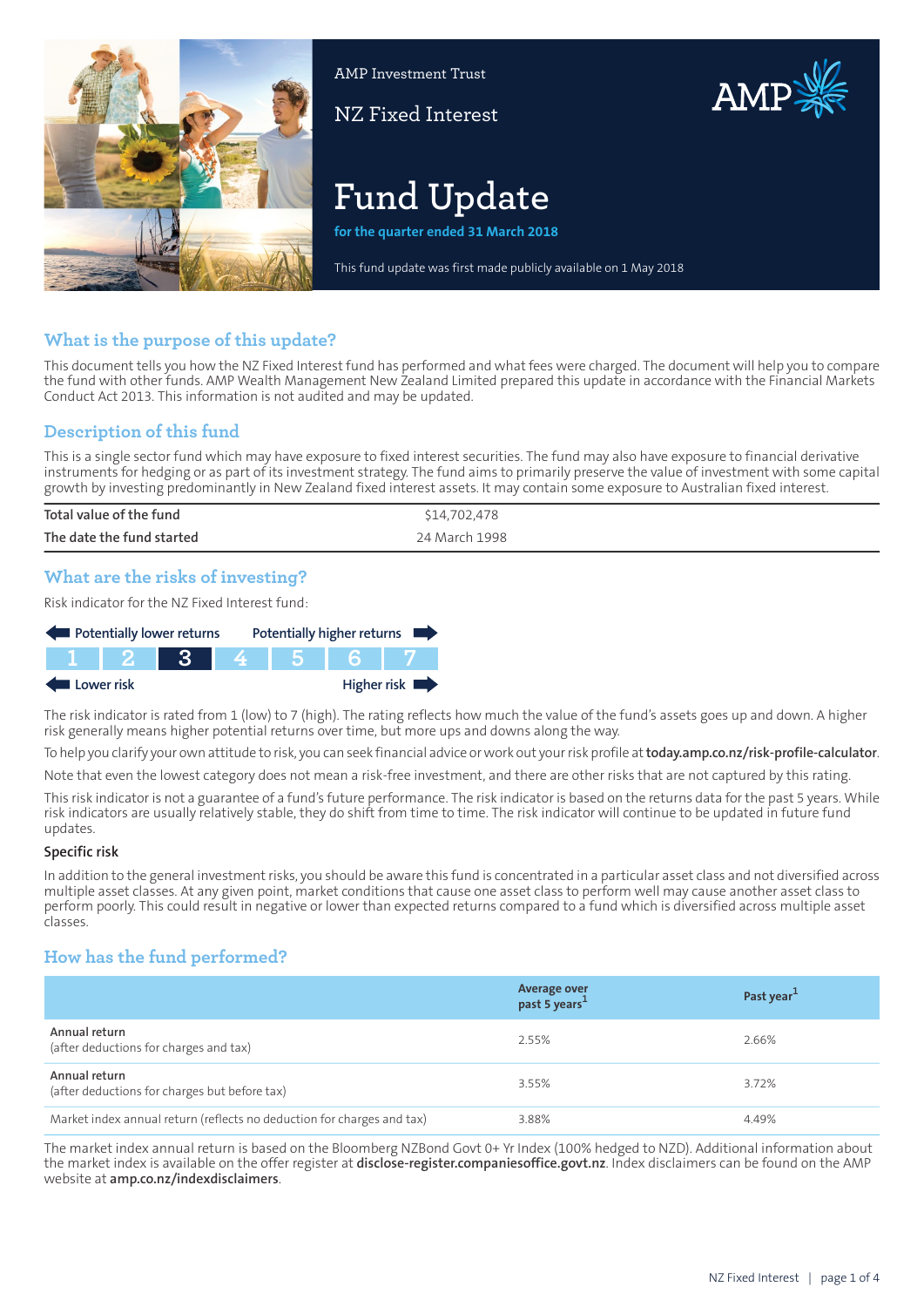## **Annual return graph**



Annual Return

This shows the return after fund charges and tax for each of the last 10 years ending 31 March. The last bar shows the average annual return for the last 10 years, up to 31 March 2018.

**Important:** This does not tell you how the fund will perform in the future.

Returns in this update are after tax at the highest prescribed investor rate (PIR) of tax for an individual New Zealand resident. Your tax may be lower.

## **What fees are investors charged?**

Investors in the NZ Fixed Interest fund are charged fund charges. In the year to 31 March 2017 these were:

|                                             | % of net asset value                                                     |
|---------------------------------------------|--------------------------------------------------------------------------|
| Total fund charges                          | 1.23%                                                                    |
| Which are made up of -                      |                                                                          |
| Total management and administration charges | 1.23%                                                                    |
| Including -                                 |                                                                          |
| Manager's basic fee                         | 0.88%                                                                    |
| Other management and administration charges | 0.35%                                                                    |
| Total performance-based fees                | $0.00\%$                                                                 |
| <b>Other charges</b>                        | Dollar amount per investor or description<br>of how charge is calculated |
| NII                                         |                                                                          |

Investors may also be charged individual action fees for specific actions or decisions (for example, for withdrawing from or switching funds). See the 'fees and other charges' document on the entry relating to the offer of interests in the AMP Investment Trust maintained on the offer register (**[disclose-register.companiesoffice.govt.nz](https://disclose-register.companiesoffice.govt.nz/)**) for more information about those fees.

Small differences in fees and charges can have a big impact on your investment over the long term.

## **Example of how this applies to an investor**

Craig had \$10,000 in the fund at the start of the year and did not make any further contributions. At the end of the year, Craig received a return after fund charges were deducted of \$266.00 (that is 2.66% of his initial \$10,000). Craig also paid \$0.00 in other charges. This gives Craig a total return after tax of \$266.00 for the year.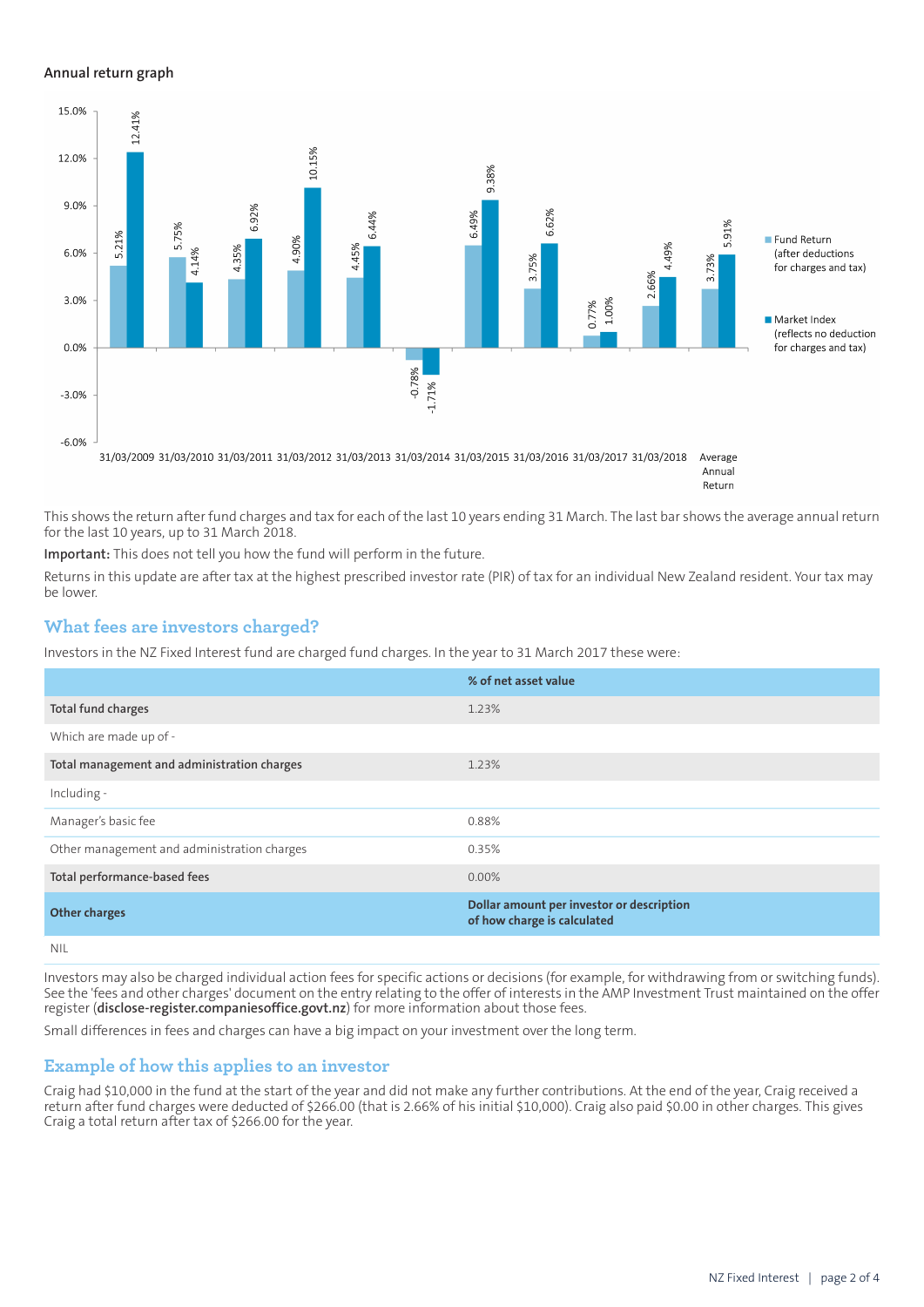# **What does the fund invest in?**

## **Actual investment mix<sup>2</sup>**

This shows the types of assets that the fund invests in.



## **Target investment mix**

This shows the mix of assets that the fund generally intends to invest in.

| <b>Asset Type</b>            | <b>Allocation</b> |
|------------------------------|-------------------|
| Cash and cash equivalents    | 0.00%             |
| New Zealand fixed interest   | 100.00%           |
| International fixed interest | $0.00\%$          |
| Australasian equities        | 0.00%             |
| International equities       | 0.00%             |
| Listed property              | 0.00%             |
| Unlisted property            | $0.00\%$          |
| Commodities                  | 0.00%             |
| Other                        | 0.00%             |

## **Top 10 investments<sup>2</sup>**

|    | <b>Name</b>                                             | Percentage<br>of fund<br>net assets | <b>Asset Type</b>          | Country     | <b>Credit rating</b><br>(if applicable) |
|----|---------------------------------------------------------|-------------------------------------|----------------------------|-------------|-----------------------------------------|
|    | New Zealand Government bond maturing 15 Apr 27          | 11.00%                              | New Zealand fixed interest | New Zealand | $AA+$                                   |
| 2  | New Zealand Government bond maturing 14 Apr 33          | 9.70%                               | New Zealand fixed interest | New Zealand | $AA+$                                   |
| 3  | New Zealand Government bond maturing 15 May 21          | 6.29%                               | New Zealand fixed interest | New 7ealand | $AA+$                                   |
| 4  | New Zealand Government bond maturing 15 Apr 23          | 3.95%                               | New Zealand fixed interest | New 7ealand | $AA+$                                   |
| 5  | New Zealand Government bond maturing 20 Apr 29          | 3.67%                               | New Zealand fixed interest | New Zealand | $AA+$                                   |
| 6  | Call Account (Westpac Banking Corporation Advance Acct) | 3.45%                               | Cash and cash equivalents  | New Zealand | $A-1+$                                  |
|    | New Zealand Government bond maturing 20 Sep 25          | 2.05%                               | New Zealand fixed interest | New Zealand | $AA+$                                   |
| 8  | ASB Bank Ltd bond maturing 08 Mar 19                    | 1.91%                               | New Zealand fixed interest | New Zealand | $A+$                                    |
| 9  | New Zealand Government bond maturing 20 Sep 35          | 1.91%                               | New Zealand fixed interest | New Zealand | $AA+$                                   |
| 10 | Powerco Ltd bond maturing 25 Feb 20                     | 1.90%                               | New Zealand fixed interest | New Zealand | <b>BBB</b>                              |

The top 10 investments make up 45.83% of the fund.